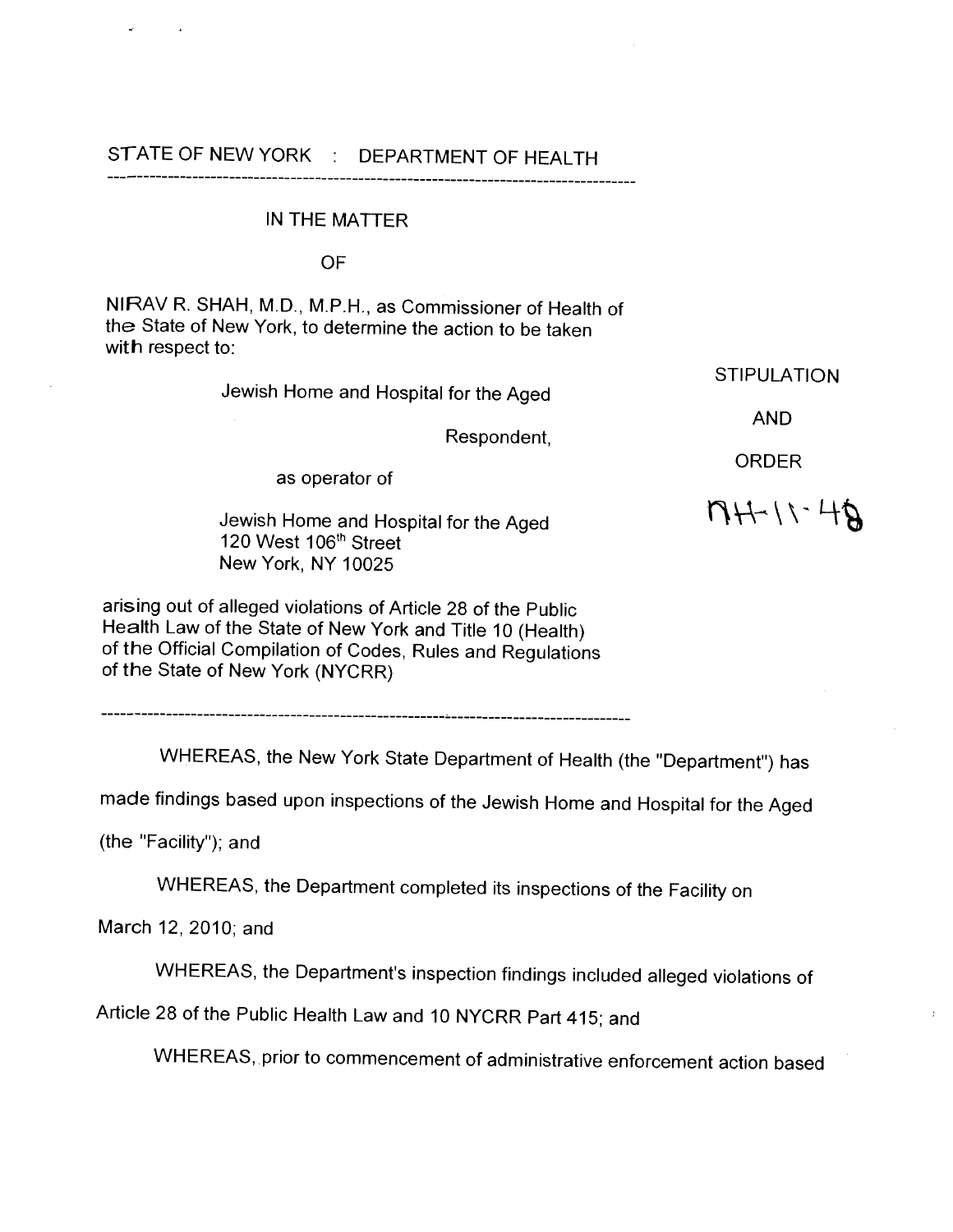upon the alleged violations by service of a Notice of Hearing and Statement of Charges, the Department and the Respondent engaged in settlement discussions; and

WHEREAS, the parties wish to resolve this matter by means of a settlement instead of an adversarial administrative hearing.

 $\sim 100$ 

NOW, THEREFORE, IT IS STIPULATED AND AGREED AS FOLLOWS:

1. This matter is settled and discontinued with prejudice. The Department shall not pursue administrative enforcement action against the Respondent pursuant to Article 28 of the Public Health Law and 10 NYCRR Part 415 in connection with the Department's findings based upon the inspections completed on March 12, 2010.

2. The Respondent admits that substantial evidence of violations of 10 NYCRR Part 415 existed under the citations set forth in the attached addendum. The foregoing admission made by the Respondent is solely for the purpose of resolving the instant administrative matter and is not intended for use in any other forum, tribunal or court. Any such admission is without prejudice to the Respondent's rights, defenses and claims in any other matter, proceeding, action, hearing or litigation not involving the Department. It is agreed that the foregoing admission is not intended to be used dispositively or otherwise, regarding any allegations of medical malpractice, personal injury and/or negligence that may be made in a civil action for monetary damages.

3. Pursuant to Sections 12 and 206 of the Public Health Law, the Respondent shall pay a civil penalty of Two Thousand Dollars (\$2,000) within 30 days after the effective date of this Stipulation and Order. This civil penalty shall be sent by certified mail and shall be made payable to the New York State Department of Health and forwarded to the New York State Department of Health, Bureau of Accounts

 $\overline{2}$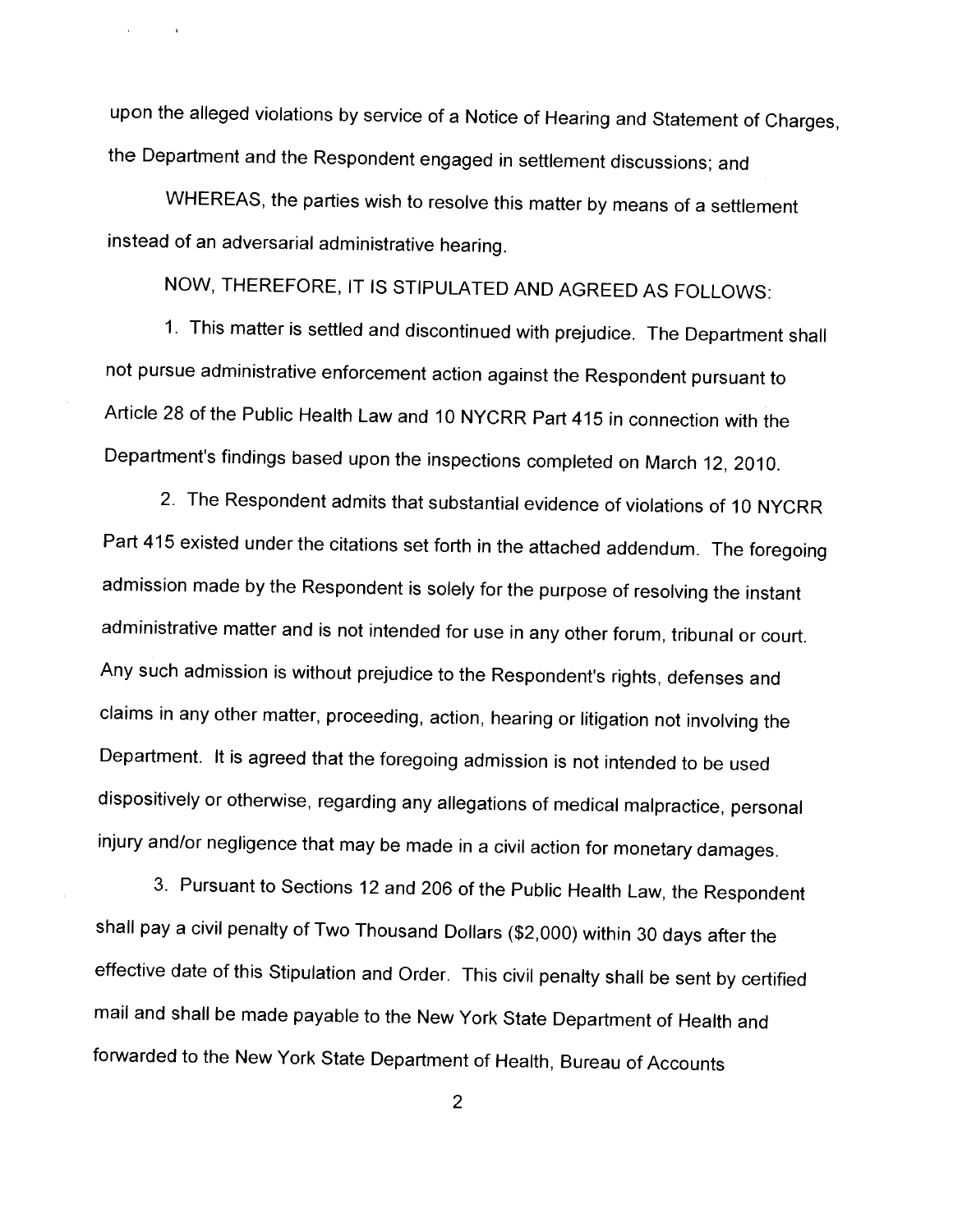Management, Room 1717, Corning Tower, Empire State Plaza, Albany, New York 12237-0016. Any civil penalty not paid by the date prescribed herein shall be subject to all provisions of law relating to debt collection by the State of New York. This includes, but is not limited to, the imposition of interest, late payment charges and collection fees; referral to the New York State Department of Taxation and Finance for collection and non-renewal of permits or licenses [Tax Law Section 171(27); State Finance Law Section 18; CPLR Section 5001; Executive Law Section 321.

 $\Delta \sim 10^{-11}$ 

 $\sim$   $\sim$ 

**4.** Nothing herein contained shall be construed to preclude the Department from pursuing any and all sanctions or remedies authorized by the Public Health Law against any individual employed by or practicing in association with the Facility for any violations identified during the inspections referred to herein. Such sanctions and remedies may include, but are not limited to, administrative proceedings brought pursuant to Public Health Law Section 2803-d (relating to patient abuse, mistreatment or neglect), Public Health Law Section 230 (relating to professional medical conduct) and Public Health Law Article 28-D (relating to the practice of nursing home administration). A copy of this Stipulation and Order shall be sent to the Bureau of Nursing Home Administrator Licensure for whatever action, if any, it may deem appropriate.

5. It is further stipulated and agreed by the Respondent and the Department that there exist valid and sufficient grounds, as a matter of fact and law, for the issuance of this Stipulation and Order under the Public Health Law and the Respondent consents to its issuance, accepts its terms and conditions and waives any right to challenge this

3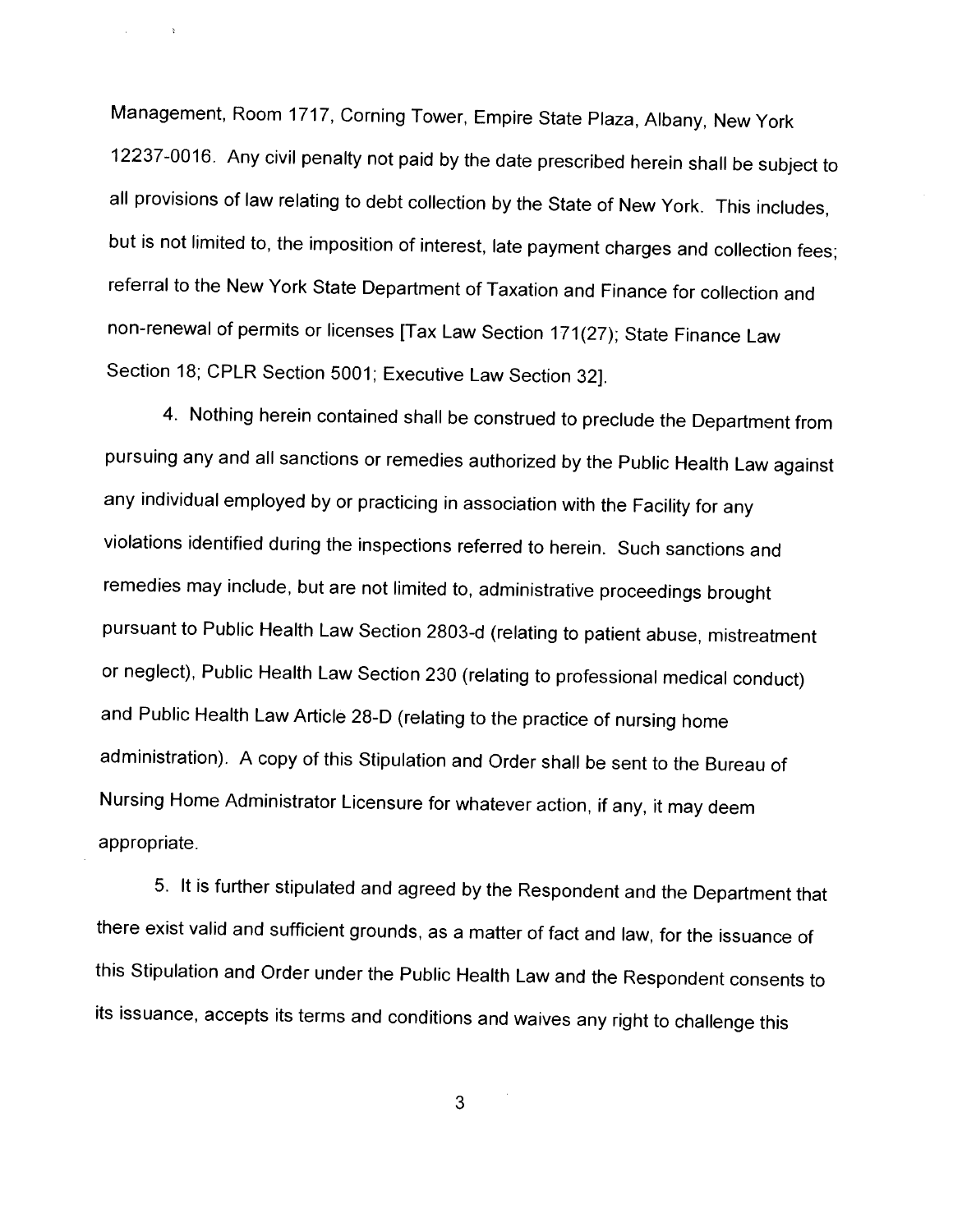Stipulation and Order in a proceeding pursuant to Article 78 of the Civil Practice Law and Rules or in any other action or proceeding.

6. This Stipulation and Order shall be effective upon service on the Respondent or the Respondent's attorney or representative of a copy by personal service or by certified or registered mail.

 $\sim$   $\,$ 

 $\hat{\nu}$ 

DATED: , New York Jewish Home and Hospital for the Age

 $, 2011$ **BY:** 

AGREED AND SO ORDERED:

DATED: Albany, New York  $2\, \zeta$ , 2011

NEW YORK STATE DEPARTMENT OF HEALTH

BY:

NIRAV R. SHAH, M.D., M.P.H. Commissioner of Health

Inquiries to: Mark Fleischer, Director Bureau of Administrative Hearings Phone: (518) 473-1707 Fax: (518) 486-1858

Mail Pavment to:

New York State Department of Health Bureau of Accounts Management Corning Tower, Room 1717 Empire State Plaza Albany, New York 12237-0016